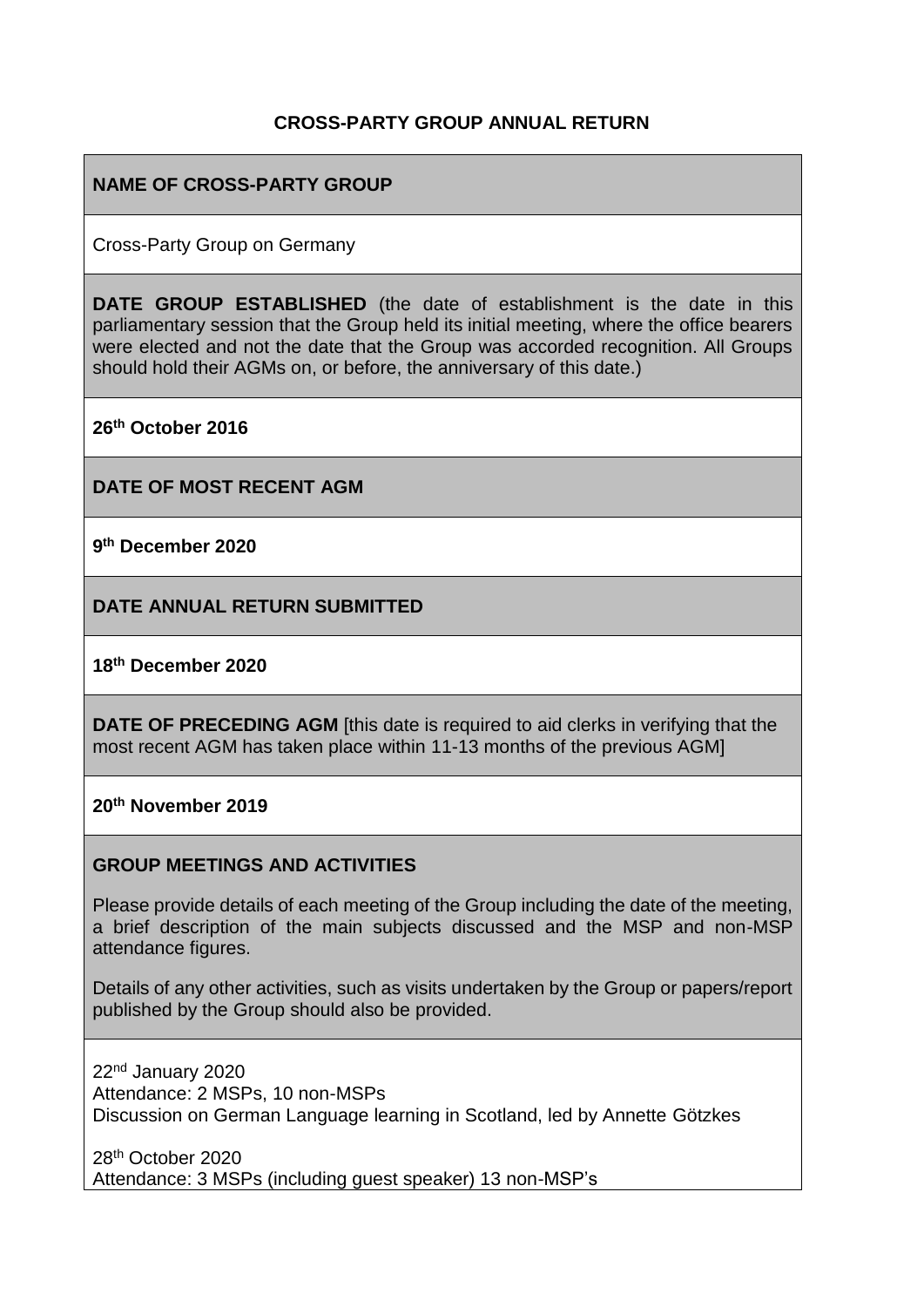Discussion on Languages at Further and Higher Education Level in a post Brexit and Covid-19 Scotland, hosted by Richard Lochhead Video Contribution from Dr. Denis Alt, State Secretary for Higher Education, Further Education and Culture, Government of Rhineland-Palatinate.

9<sup>th</sup> December 2020 - AGM Attendance: 5 MSPs, 11 non-MSPs AGM proceedings and cultural updates.

# **MSP MEMBERS OF THE GROUP**

Please provide names and party designation of all MSP members of the Group.

Colin Beattie

Elaine Smith

Liam Kerr

Daniel Johnson

Richard Leonard

Mark Griffin

Joan McAlpine

Lewis Macdonald

Gordon Lindhurst

Maureen Watt

Murdo Fraser

### **NON-MSP MEMBERS OF THE GROUP**

For organisational members please provide only the name of the organisation, it is not necessary to provide the name(s) of individuals who may represent the organisation at meetings of the Group.

| <b>Individuals</b> | Annette Götzkes         |
|--------------------|-------------------------|
|                    | Alexandra Stein         |
|                    | <b>Stefan Buettner</b>  |
|                    | Cameron Buchanan        |
|                    | <b>Christoph Crepaz</b> |
|                    | Eleoma Bodammer         |
|                    | Ewen Cameron            |
|                    | Hans Georg Thonges      |
|                    | <b>Hartwig Pautz</b>    |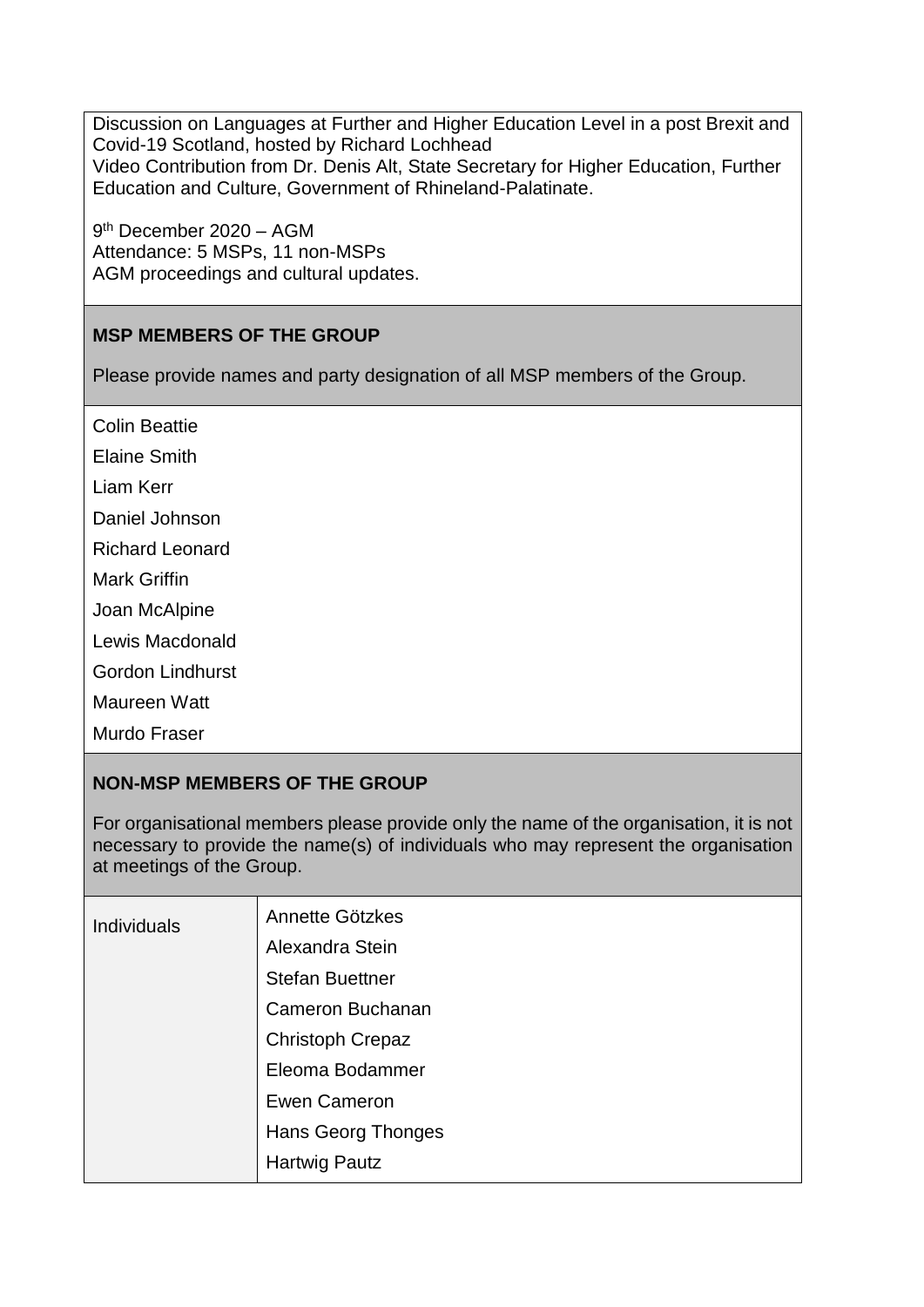|               | <b>James Trolland</b>                                |
|---------------|------------------------------------------------------|
|               | Jeannette Rissmann                                   |
|               | John Clifford                                        |
|               | Julia Pohlmann                                       |
|               | <b>Karen Freel</b>                                   |
|               | Louise Cameron                                       |
|               | Manuela Calchini                                     |
|               | <b>Peter Friedrich</b>                               |
|               | Peter Mueller-McDougall                              |
|               | Petra Wetzel                                         |
|               | <b>Sigrid Rieuwarts</b>                              |
|               |                                                      |
|               |                                                      |
| Organisations | Consulate General of the Federal Republic of Germany |
|               | Goethe-Institut                                      |
|               | <b>Scottish Enterprise</b>                           |
|               |                                                      |

# **GROUP OFFICE BEARERS**

Please provide names for all office bearers. The minimum requirement is that two of the office bearers are MSPs and one of these is Convener – beyond this it is a matter for the Group to decide upon the office bearers it wishes to have. It is permissible to have more than one individual elected to each office, for example, co-conveners or multiple deputy conveners.

| Convener               | <b>Colin Beattie MSP</b>                                   |
|------------------------|------------------------------------------------------------|
| <b>Deputy Convener</b> | Peter Friedrich, Elaine Smith MSP and Gordon Lindhurst MSP |
| Secretary              | Louise Cameron                                             |
| <b>Treasurer</b>       | N/A                                                        |

### **FINANCIAL BENEFITS OR OTHER BENEFITS RECEIVED BY THE GROUP**

Please provide details of any financial or material benefit(s) received from a single source in a calendar year which has a value, either singly or cumulatively, of more than £500. This includes donations, gifts, hospitality or visits and material assistance such as secretariat support.